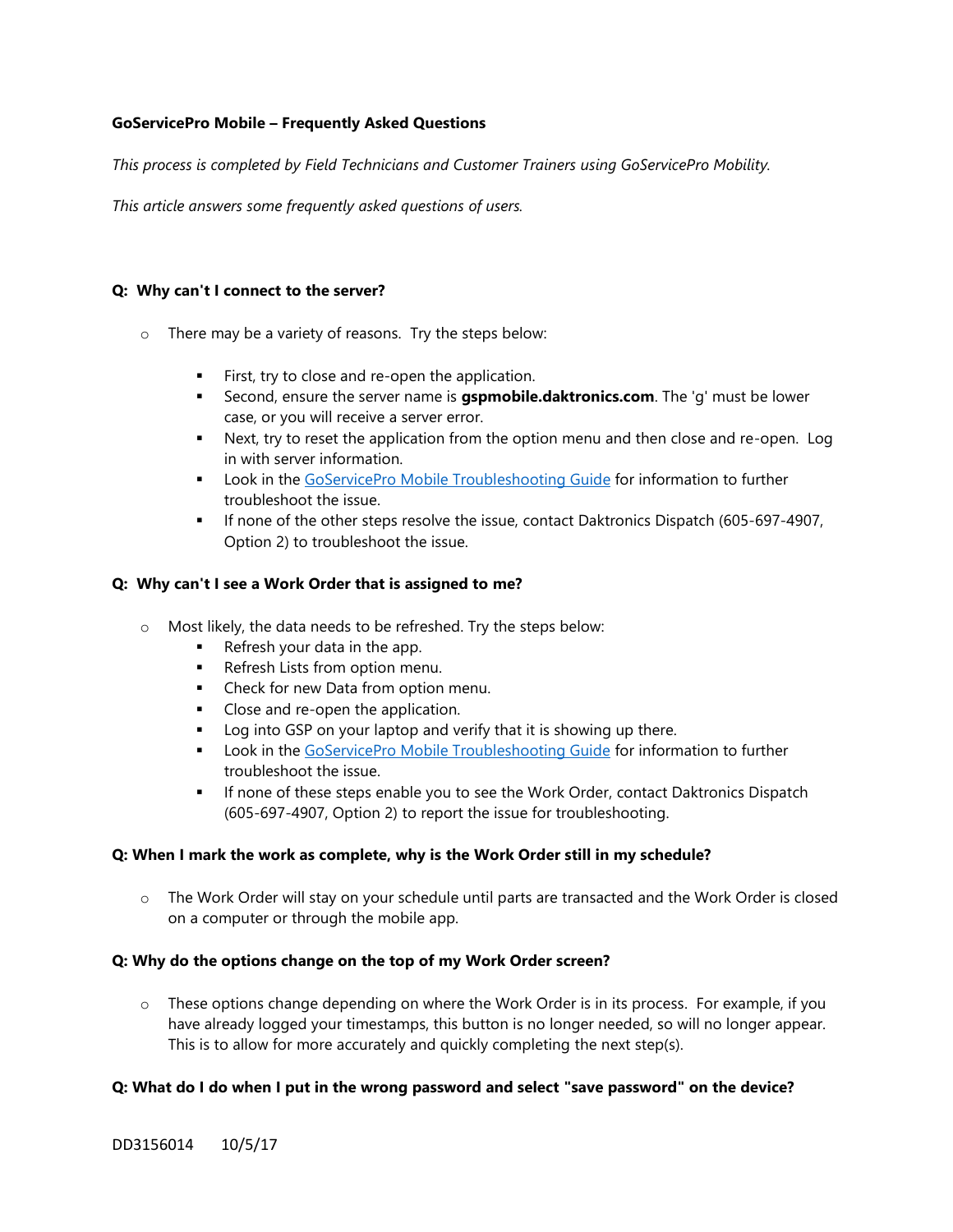o Uncheck the Save Password field and enter the password correctly.

## **Q: How do you set up your navigation to work with Google Maps on my device?**

o Refer to your device manual. The directions are device specific.

## **Q: How do I enable click to call in the app on my device?**

o Refer to your device manual. The directions are device specific.

## **Q: Why do I get a black screen where the Work Orders should be?**

 $\circ$  The application needs to be reset from the option menu on the log in page. Log out of the app and reset before logging back in.

## **Q: What do the colors on the indicator in the top right mean?**

- $\circ$  Green = Server is up to date
- $\circ$  Yellow = Syncing with the server
- $\circ$  Red = No connection to the server
	- **■** Any work done with a Yellow or Red indicator will be synced once the indicator is Green and no adjustments will be lost.

#### **Q: What do the Work Order number colors of black or green mean?**

 $\circ$  The colors do not mean anything. When GoServicePro first went mobile, the WO numbers were green, but due to feedback that the green to too hard to see out in the field, the font color was changed to black. Therefore, the green WO numbers were from before the text color change, and the black numbers are from after the change.

# **Q: I changed my password in GoServicePro, and now I can no longer get updates on my mobile device, or I get an error when entering my new password.**

o At the log in screen on the mobile app, tap on the 9 boxes in the upper right corner. Tap on "Reset Application" from the list of Actions. After the application has reset, follow the instructions for logging into the app here: [GoServicePro Mobile](http://www.daktronics.com/FieldServicePortalDocuments/GoServicePro%20Mobile%20-%20Log%20In.pdf) – Log In

# **Q: Why does GoServicePro browser app or Dakinfo not update when I update timestamps or notes in the mobile app immediately.**

 $\circ$  There is a 2-5 minute delay between the mobile app and the browser app for everything to populate. The information is stored on the mobile app server.

# **Q: When I look at the audit trail in Service Advisor it shows that everything was updated at the same time.**